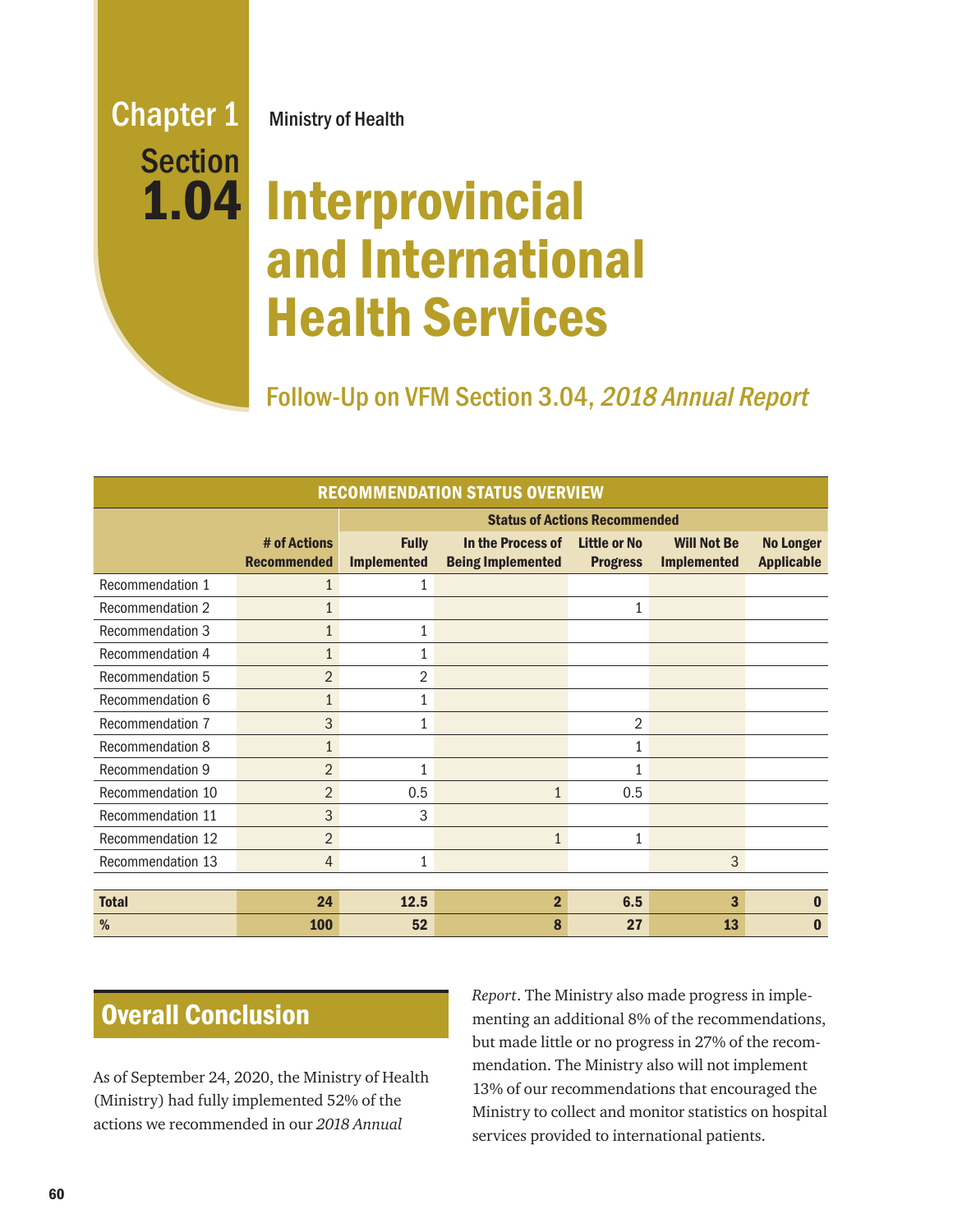The Ministry has established agreements with foreign health service providers that did not yet have preferred provider agreements; worked with other provinces to update the categories and rates for out-patient services; and extended its quality assurance review initiative to all out-of-country and out-of-province programs.

The Ministry is in the process of arranging with all provinces and territories to allow electronic funds transfers of reciprocal provincial billings, and is collecting data necessary to evaluate performance of its programs.

The Ministry had made little progress on working with Quebec to streamline the reimbursement process for Ontarians acquiring physician services there; analyzing data to detect anomalies in claims submitted by physicians from other parts of Canada; reviewing with other members the level and expertise of staff represented on the Interprovincial Health Insurance Agreements Co-ordinating Committee; publicly reporting on the results of its programs' performance; and working with other provinces to establish more consistent rates for common out-of-province services for Canadians travelling in other parts of the country. Regarding the latter, while the Ministry raised ambulance services as a topic for review, other provinces identified telehealth services and mental health facilities as the top priorities.

On September 23, 2020, the Ontario Divisional Court ruled that the Ontario government does not have the authority to enact a regulation under the *Health Insurance Act* to end the Out-of-Country Travellers Program. The Ontario government was reviewing the court decision and considering next steps at the time we completed our work.

As well, the Ministry decided not to move forward with a provincial framework defining principles, guidelines and reporting expectations for hospitals providing services to international patients or uninsured patients, such as foreign workers and visa students. It therefore will not implement our recommendations to identify information that hospitals need to report, and to obtain

and monitor statistics on prearranged births to non-residents in Ontario. The Ministry noted that it would continue to obtain only limited information regarding hospital services to international patients in the areas of charitable and humanitarian care, as well as care provided to vacationers, students, workers, landed immigrants and refugees. We continue to believe that there is value in collecting and analyzing non-resident use of the Ontario health system for purposes of program evaluation.

The status of actions taken on each of our recommendations is described in this report.

## **Background**

The Ministry of Health (Ministry), formerly part of the Ministry of Health and Long-Term Care, operates Ontario Health Insurance Plan (OHIP) programs to cover Ontarians travelling outside the province. This complies with the portability principle of the *Canada Health Act*, which requires that public health insurance be provided to all Canadians regardless of where they travel, or when they move from one province to another. Also, it used to cover emergency health services for Ontarians travelling outside the country at amounts between \$50 and \$400 per day, depending on the nature of the service. On December 31, 2019, the Ministry wound down the Out-of-Country Travellers Program.

On September 23, 2020, the Ontario Divisional Court ruled that the Ontario government does not have the authority to enact a regulation under the *Health Insurance Act* to end the Out-of-Country Travellers Program. The Ontario government was reviewing the court decision and considering next steps at the time we completed our work.

In 2019/20, the Ministry paid a total of \$237 million (\$204 million in 2017/18) under OHIP's out-of-country and out-of-province programs. We found that Ontario had provided more hospital in-patient services to residents of other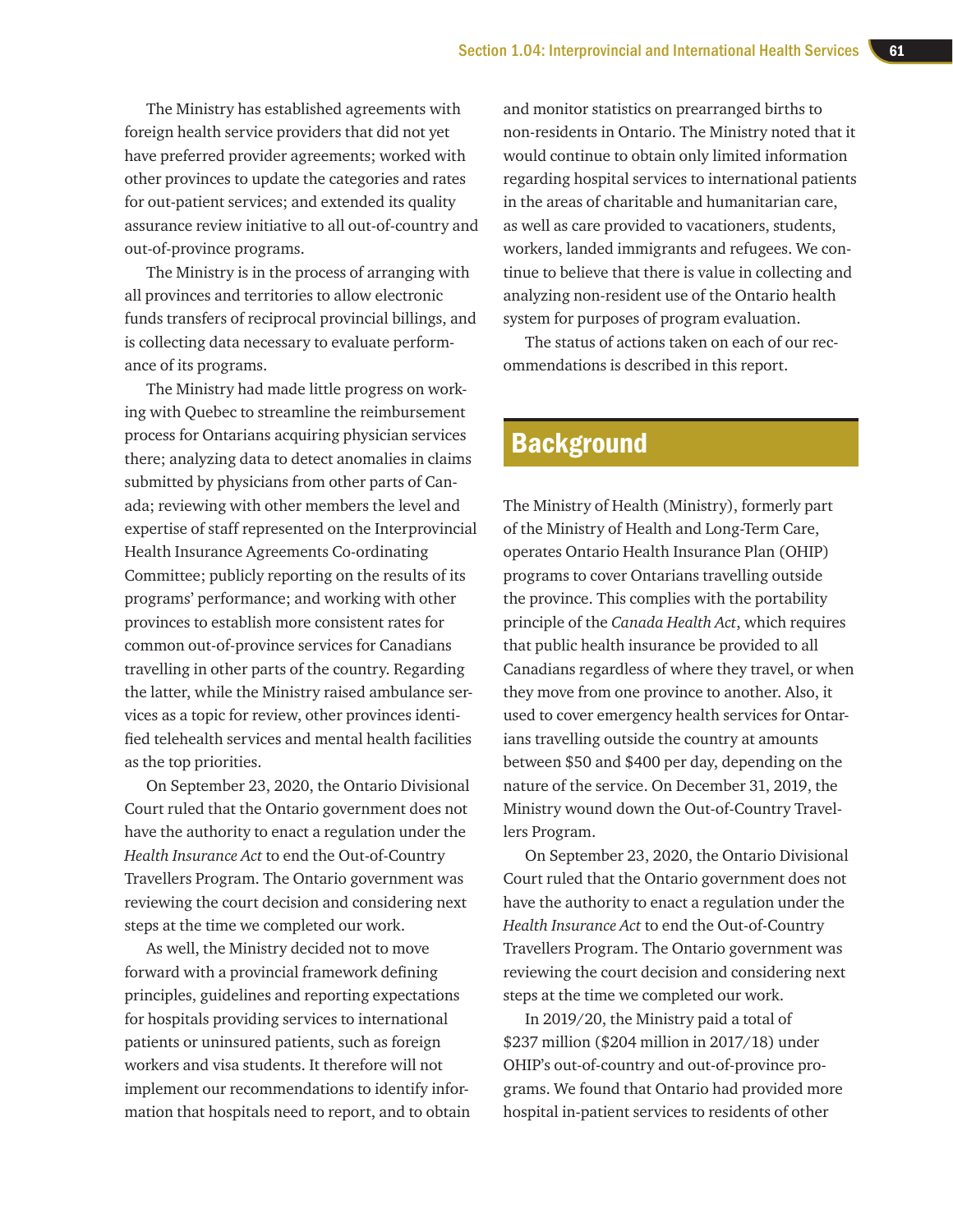provinces and territories than Ontarians received elsewhere in Canada. Sometimes, Ontario provided more services than what could have been billed back to patients' home provinces and territories due to limitations with the billing process in place at the time. This meant that Ontario and other provider provinces were sometimes subsidizing the healthcare costs for out-of-province patients, and these costs were not fully tracked.

We also found that the Ministry had not rejected any claims from out-of-province physicians for services rendered to Ontarians in the last five years, even claims that should have been rejected. In addition, Ontario travellers needed more public education about being financially responsible for cost differences between what OHIP covered and actual costs of health-care services they received while away. The Ministry had recommended on its website that travellers buy additional private medical insurance but had not yet used social media to communicate this message.

Some other significant observations included:

- Ontario patients who required emergency health services in other countries were covered by the Ministry at pre-established rates that represented only a small percentage of actual costs. Between 2013/14 and 2017/18, on average, the Ministry reimbursed just five cents for every dollar that an Ontarian was billed by a foreign physician or hospital.
- Ontario patients in other Canadian provinces and territories sometimes paid higher fees for health services that were not covered, such as ambulance or long-term-care home services, because Ontario covered only medically necessary, insured hospital and physician services. Ontario patients paid up to \$732.95 for an ambulance in some other provinces, while Ontario charged non-residents \$240.
- Ontario patients sometimes received preapproved funding from the Ministry for health services at facilities outside Canada. However, the Ministry did not follow up with patients about their experiences at those facilities to inform future referrals.
- The Ministry did not monitor the financial and wait-time impacts of foreign patients in Ontario. In 2014, the Ministry directed hospitals to serve international patients only under specific conditions, such as for humanitarian reasons, but did not continue to collect information to monitor hospitals' compliance.
- Claims were primarily paper-based and could take up to six to eight weeks to be processed and paid. Technology could have been used to make claims processing more efficient and accurate.

We made 13 recommendations, consisting of 24 actions, to address our audit findings.

We received commitment from the Ministry that it would take action to address our recommendations.

## Status of Actions Taken on Recommendations

We conducted assurance work between April 2020 and July 2020. We obtained written representation from the Ministry of Health that effective October 8, 2020, it has provided us with a complete update of the status of the recommendations we made in the original audit two years ago.

## Out-of-Country Travellers Program

#### Recommendation 1

*To better educate the public on the limited rates that are publicly funded for emergency health care obtained outside of the country and the need to purchase private health insurance to supplement any residual amounts not reimbursable from the provincial government, we recommend that the Ministry of Health and Long-Term Care improve and expand its public education to Ontarians travelling outside of the country (such as communicating through social media), targeting those groups who are most likely to not purchase travel insurance.* Status: Fully implemented.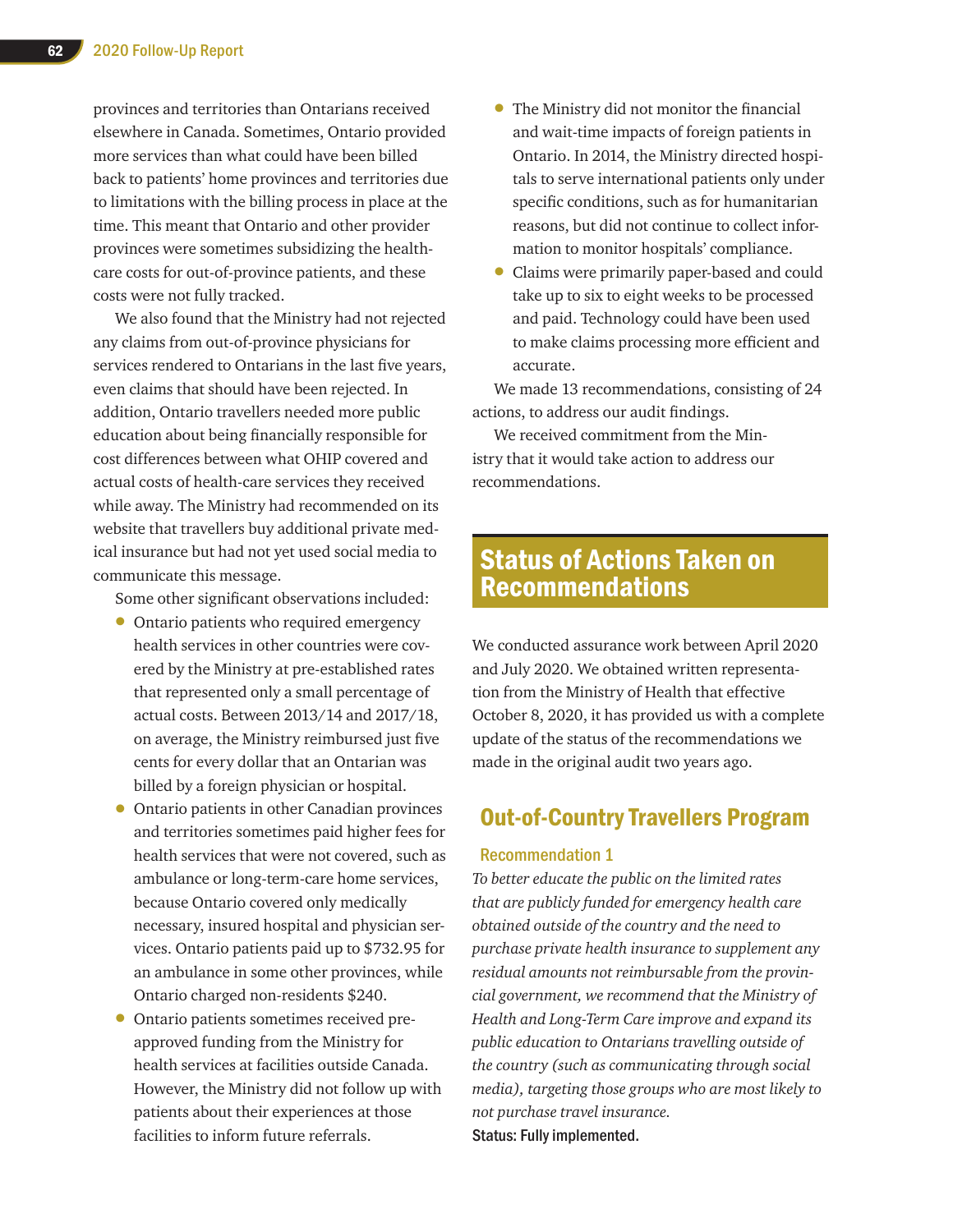#### **Details**

In our 2018 audit, we found a significant number of claims to the Ministry that did not go through private health insurance companies. We further noted that while the Ministry informed Ontarians on its main webpage on out-of-country travellers to obtain additional private medical insurance, it had not used other methods such as social media to inform travellers of the need to purchase travel insurance because of the limited rates the Ministry paid and services it covered.

At the time of our follow-up, the Ministry had ended the Out-of-Country Travellers Program as of December 31, 2019, and launched a new program to fund out-of-country dialysis services so that Ontarians living with kidney failure can continue to receive support for the dialysis care they need when they travel outside of Canada. The Ministry has used social media to advise Ontario residents to obtain travel health insurance when travelling outside of Canada. Specific to dialysis, social media posts were released in early 2020 to provide information on the reimbursement process through the Ontario Renal Network. These posts were put on hold as of early March 2020 until further notice due to the COVID-19 pandemic.

On September 23, 2020, the Ontario Divisional Court ruled that the Ontario government does not have the authority to enact a regulation under the *Health Insurance Act* to end the Out-of-Country Travellers Program. The Ontario government was reviewing the court decision and considering next steps at the time we completed our work.

#### Recommendation 2

*To simplify the administration of the out-of-country travellers program, we recommend that the Ministry of Health and Long-Term Care revisit opportunities to reduce administrative costs, for example, through adopting a single reimbursement rate (similar to other provinces) for all emergency in-patient health services obtained out of country.* Status: Little or no progress.

#### **Details**

In our 2018 audit, we noted that the Ministry annually processed close to 90,000 traveller claims that were predominantly paper-based. As well, Ministry staff needed to assess these claims to determine the appropriate payment rate, which ranged from \$50 per service to \$400 per day depending on the nature of the care. In comparison, most other provinces and territories have one common rate. The Ministry spent \$2.8 million a year to administer the Out-of-Country Travellers Program, which paid out about \$9 million in claims a year.

At the time of our follow-up, the Ministry had ended the Out-of-Country Travellers Program on December 31, 2019. Claims for services provided after this date for out-of-country emergency physician and hospital services for conditions that were acute, unexpected, arose outside of Canada and required immediate treatment are no longer eligible for payment by the Ontario Health Insurance Plan. Claims for services delivered on or prior to December 31, 2019 can continue to be submitted for assessment and payment up to one year after the date the service was received.

On September 23, 2020, the Ontario Divisional Court ruled that the Ontario government does not have the authority to enact a regulation under the *Health Insurance Act* to end the Out-of-Country Travellers Program. The Ontario government was reviewing the court decision and considering next steps at the time we completed our work.

## Prior Approval Programs

#### Recommendation 3

*To help Ontarians better access insured health services within the province and to identify priority areas to build in-province capacity, we recommend that the Ministry of Health and Long-Term Care review on an ongoing basis statistics on requests and approvals for health care outside of Ontario, and where needed, initiate work with the medical community to build or increase capacity for health services routinely funded through the prior approval programs.*  Status: Fully implemented.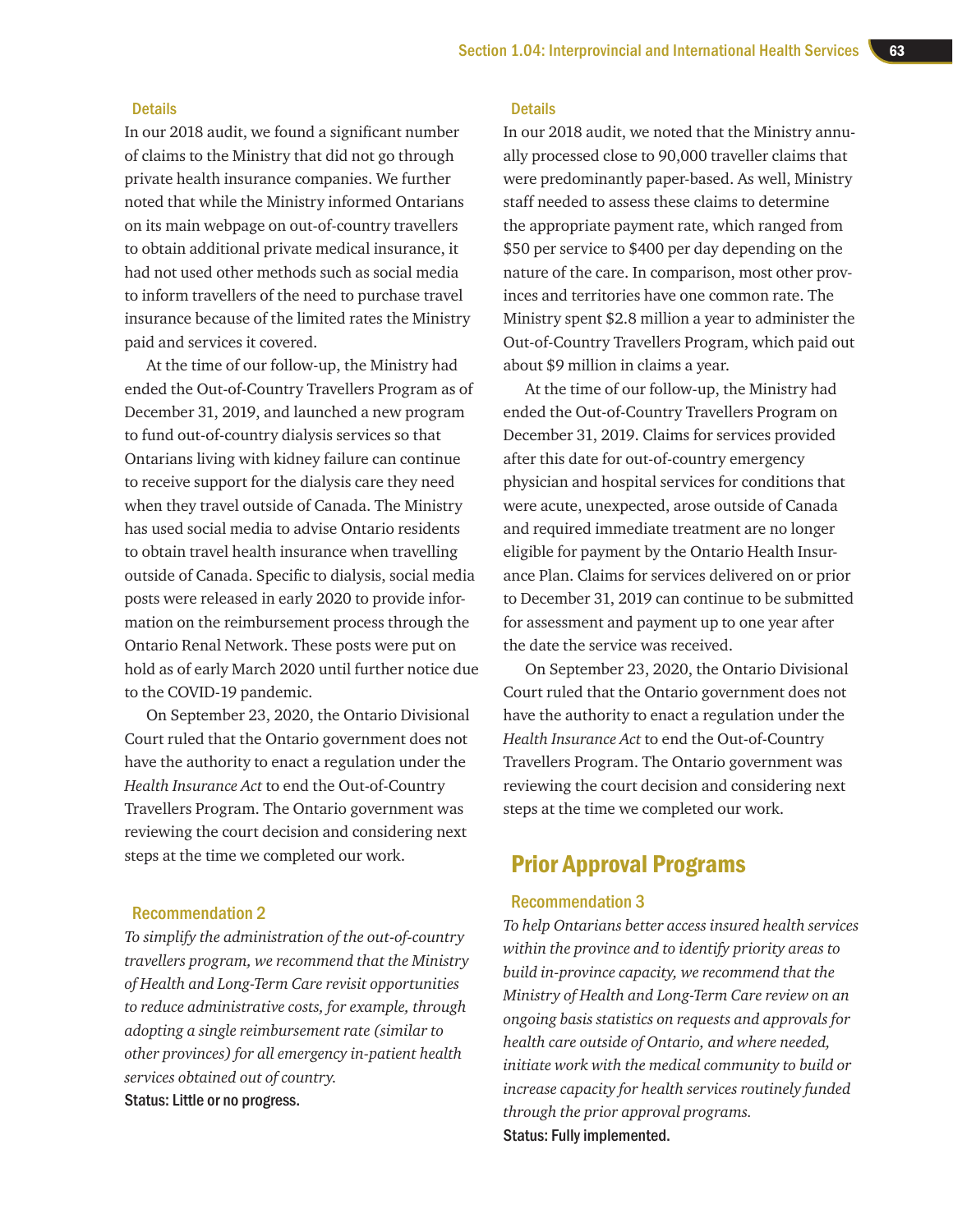#### **Details**

In our 2018 audit, we noted that the Ministry relies on the medical community to identify areas where capacity could be developed in Ontario to make health care more accessible to Ontarians within the province instead of having to send patients outside its borders. As well, the Ministry used some prior approval information (such as on cancer treatment) to identify trends and potential areas for capacity building. However, it could do more in analyzing prior approval data to limit the need to send significant volumes of patients outside of Ontario, thereby incurring significant expenditures for out-of-province patient services.

At the time of our follow-up, the Ministry had generated data reports on various aspects of the program, such as costs, number of patients, payments processed and type of care services requested for out-of-country approval. The Ministry indicated that it used these reports to monitor the volume of funding requests to identify new trends, pressures and demands for out-of-country health services. In February 2019, it determined that certain services could not be delivered in Ontario; in response, the Ministry implemented new agreements with US providers for those services.

#### Recommendation 4

*To obtain the best value for money for the health services costs it pays to foreign medical facilities that provide pre-approved health services to Ontarians, and to help improve its efficiency in assessing Ontarians' applications through the prior approval programs, we recommend that the Ministry of Health and Long-Term Care establish agreements with foreign providers that do not yet have preferred provider agreements with the Ministry in cases where the benefits of these agreements are shown to outweigh their costs.* Status: Fully implemented.

#### **Details**

In our 2018 audit, we noted that the Ministry had agreements with 27 foreign health facilities and hospitals to provide a number of specified treat-

ments and procedures at pre-negotiated rates. It did not, however, have a preferred provider agreement with four other facilities, each treating an average of 10 Ontario patients a year between 2015/16 and 2017/18, which together received about \$35 million in Ministry funding over the same period. We noted that the Ministry could potentially achieve considerable cost savings if it negotiated standard billing rates with these facilities.

At the time of our follow-up, the Ministry had implemented new agreements in 2019 with several US providers for, primarily, proton beam therapy (for cancer patients) that could not be delivered in Ontario.

#### Recommendation 5

*To help it make better informed decisions on applications for pre-approved health services outside of Ontario, we recommend that the Ministry of Health and Long-Term Care:* 

• *develop a checklist for all documents and information that it needs to provide to external medical experts;*  Status: Fully implemented.

#### **Details**

In our 2018 audit, we noted that two external medical expert groups with which the Ministry contracts to help recommend approval or denial of prior approval applications found that the files the Ministry sends them do not always contain all necessary information to help them make expedient recommendations on cases.

At the time of our follow-up, the Ministry, in consultation with medical experts, had developed and implemented new checklists for obsessive compulsive disorders and eating disorders. The Ministry informed us that these checklists were in use as of July 2019.

• *develop a mechanism to collect data on patient experience and other outcomes from patients who have received health services under the*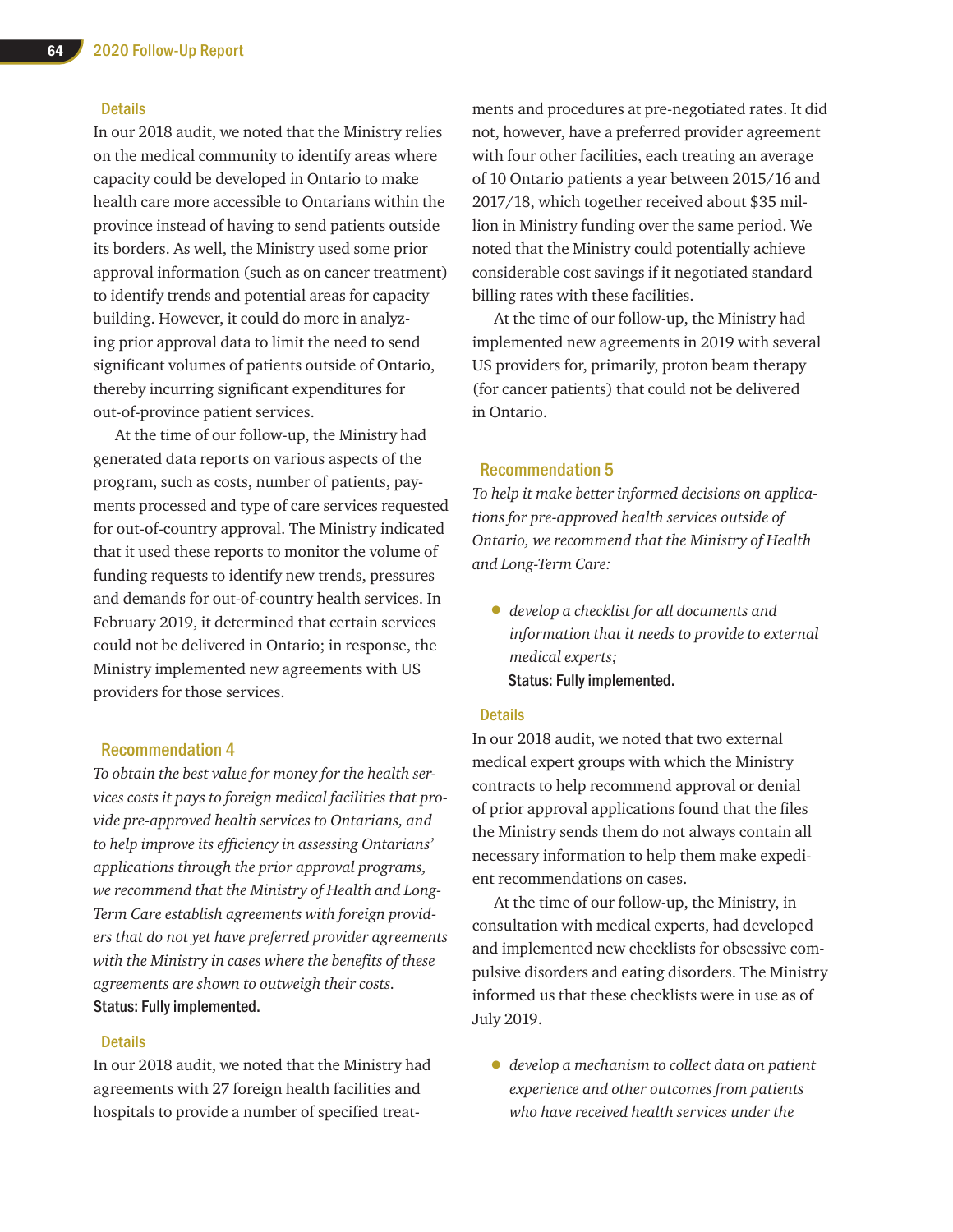*prior approval programs, and share the results with the external medical expert groups that assist it in making recommendations.* Status: Fully implemented.

#### **Details**

In our 2018 audit, we noted that the Ministry does not assess whether patients generally had a positive or negative experience with facilities outside of Ontario that provide pre-approved health services to Ontarians, and outcome information such as post-operation infection rates. Most of the external medical expert groups that assist the Ministry in recommending approval or denial of prior approval program applications informed us that they would like to see the outcomes of patients they assess under the program to improve their assessment process and inform their future decisions on similar cases.

At the time of our follow-up, the Ministry had consulted with Ontario Health, which has a unit that reviews emerging health technologies, treatments and procedures. As part of these reviews, Ontario Health collects quantitative data on patient experience through direct interviewing. The Ministry and Ontario Health had struck a notice of agreement in December 2019 to collaborate with each other, and for the Ministry to make use of Ontario Health reviews of patient experience when those patients had been funded for out-of-country services. Ontario Health publishes its recommendations on its website once it has performed its analysis.

#### Recommendation 6

*To help ensure that Ontarians can equitably access timely health services that the Ministry of Health and Long-Term Care (Ministry) has preapproved to be provided outside of Ontario, we recommend that the Ministry review assistance that other provinces and territories provide with travel costs to the destination jurisdiction that offers health services under their prior approval programs and assess whether similar* 

*assistance is applicable in Ontario, considering eligibility factors such as household income level.* Status: Fully implemented.

#### **Details**

In our 2018 audit, we noted that, unlike some other provinces and territories, Ontario does not offer travel subsidy programs for out-of-country and out-of-province prior approval care. As a result, those Ontarians who have obtained approval from the Ministry to access funding for health care outside Ontario but cannot afford to travel may have to choose not to obtain pre-approved health services outside Ontario.

At the time of our follow-up, the Ministry had completed a jurisdictional scan across Canada to identify travel assistance programs for patients who require health services not offered in their home jurisdiction. The Ministry noted that smaller provinces and territories that rely on other provinces to provide health services to their residents generally provide travel assistance to the nearest location inside Canada at which those services may be obtained. The Ministry indicated that it had no intention of expanding travel assistance beyond the existing Northern Health Travel Grant program, which applies to residents in certain northern Ontario locations who may require health services within Ontario or in Manitoba.

## Out-of-Province Program

#### Recommendation 7

*To help reduce the financial and administrative impact on Ontarians who may require health services while travelling to other parts of Canada, we recommend that the Ministry of Health and Long-Term Care:* 

• *work with other provinces to establish more consistent rates for common out-of-province services not required to be covered in the* Canada Health Act *(such as ambulance services)*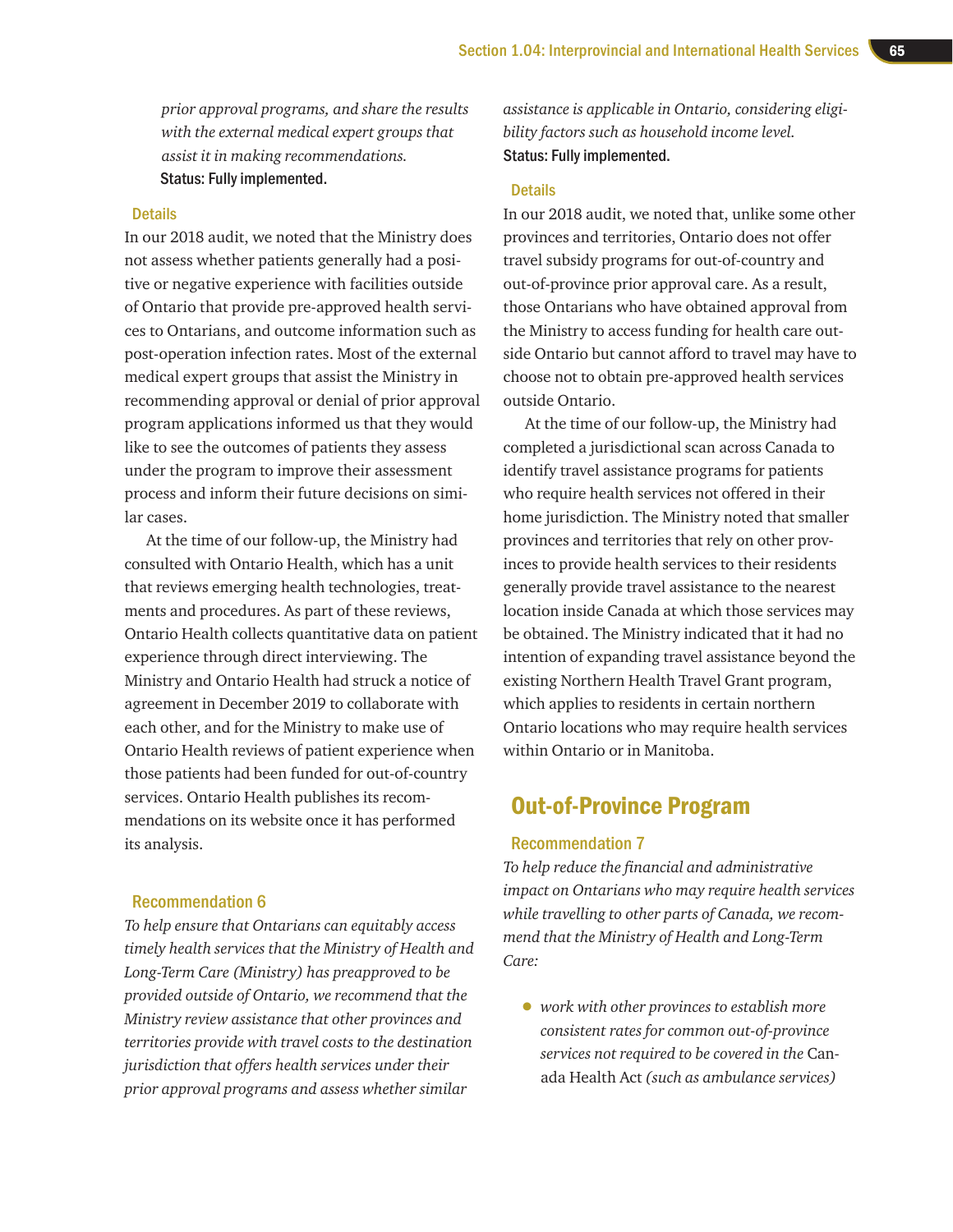*for Canadians while travelling in other parts of the country;*  Status: Little or no progress.

#### **Details**

In our 2018 audit, we noted that Ontarians were billed more for ambulance services when in other parts of Canada than the amount Ontario billed residents from other provinces and territories. Although an interprovincial committee established a working group in 2016 to review interprovincial gaps in coverage, including ambulance services, no recommendation had been made when we completed our audit in 2018.

At the time of our follow-up, the Ministry had indicated that, although it raised funding for ambulance services in an interprovincial policy review working group in late 2018, other provinces identified telehealth services and mental health facilities as the top priorities. The Ministry also indicated that the interprovincial policy review working group had recently begun reviewing the option of adding specific mental health hospitals to the reciprocal billing list. The Ministry continues to work with other provinces and territories in discussing the shortcomings of the interprovincial coverage.

• *explore options to streamline the reimbursement process for Ontarians acquiring physician services from Quebec in the absence of an interprovincial agreement on physician services with that province;*

Status: Little or no progress.

#### **Details**

In our 2018 audit, we noted that Quebec does not participate in the interprovincial billing agreement for physician services. As a result, Ontarians who use physician services in Quebec have to go through extra steps to be reimbursed compared to Ontarians who acquire the same services in other parts of Canada. Furthermore, an agreement between the Ministry and a region in western Quebec established in 1988 benefits only Quebec patients needing emergency services and specialized medical services in the Ottawa region so they do not need to pay out-of-pocket, but does not apply to Ontario patients going to Quebec.

At the time of our follow-up, the Ministry had sent a letter to Quebec in February 2020 to initiate discussion to explore options for streamlining the reimbursement process for physician services provided to Ontario residents. The Ministry noted that Quebec does not participate in reciprocal medical billing with any province or territory. When we completed the follow-up, Quebec still had not responded to the Ministry's request.

• *enhance its public communication to Ontarians on interprovincial health coverage, such as prominently stating that physician services obtained out of province, when billed at point of service, are paid only up to the Ontario rate.* Status: Fully implemented.

#### **Details**

In our 2018 audit, we noted that, unlike Quebec and Yukon, the Ministry does not advise Ontarians on its main webpage on out-of-province health coverage that out-of-province physician services are reimbursable only up to the home province's rate. For example, in accordance with the Ontario Schedule of Benefits, OHIP reimbursed only \$80.30 even though an Ontarian patient was billed \$166 for out-patient psychotherapy in Alberta.

At the time of our follow-up, the Ministry's webpage on OHIP coverage across Canada included the following note: "We assess claims and reimburse you according to Ontario's physician rates." The Ministry indicated that this note was added to its webpage as of November 2019.

#### Recommendation 8

*To help reduce the risk of financial loss to the province's health insurance program, we recommend that the Ministry of Health and Long-Term Care run an application annually to detect anomalies in claims, such as services purportedly rendered to Ontarians*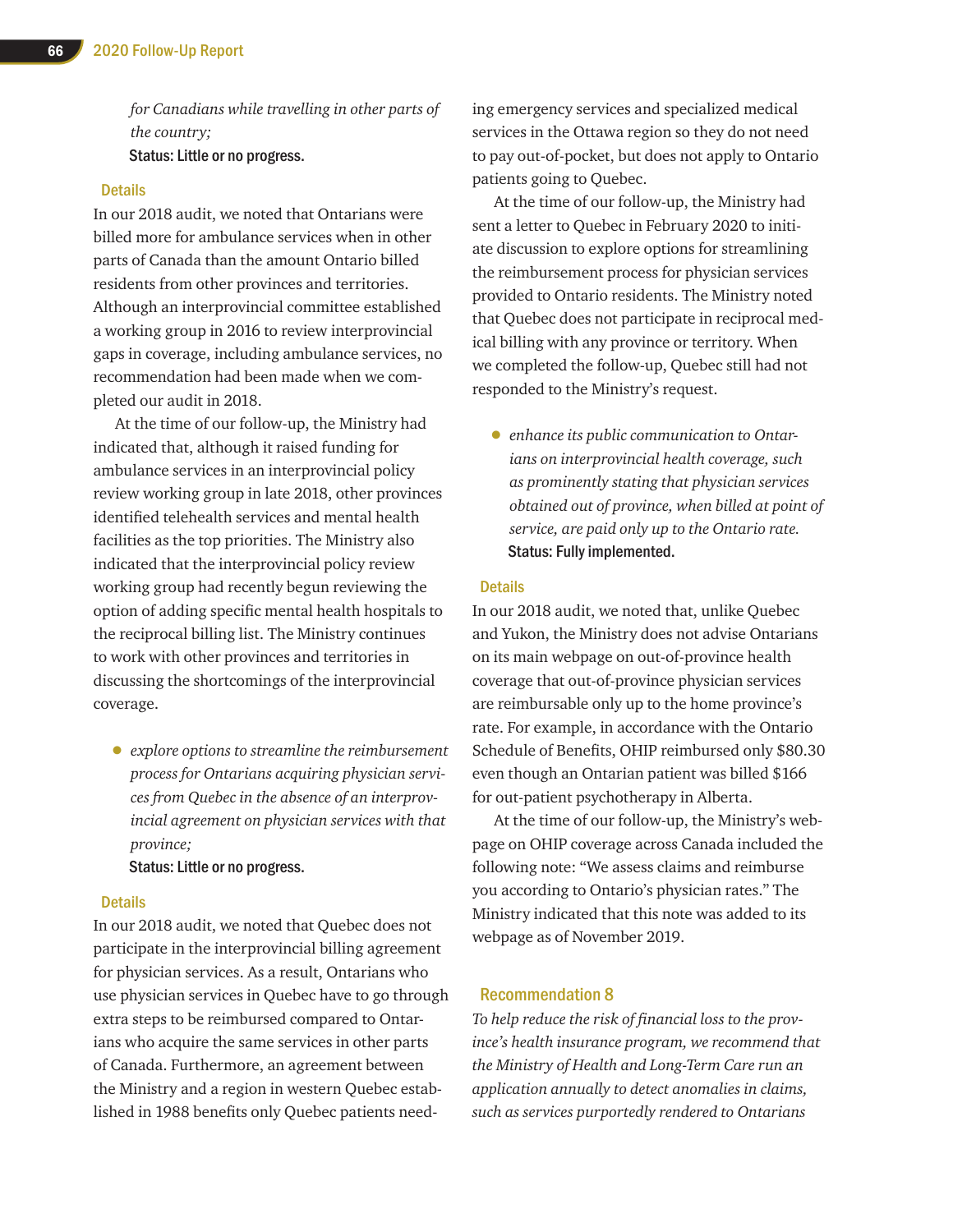*with valid health numbers, submitted by physicians from other parts of Canada.* Status: Little or no progress.

#### **Details**

In our 2018 audit, we noted that the Ministry had controls in the billing system to detect certain errors submitted by other provinces and territories for hospital services—but not physician services rendered to Ontarians. By running an application on health numbers and out-of-province claims, we found that the Ministry paid about \$43,000 in good faith to physicians in other provinces who submitted and received payments for about 750 claims between 2015/16 and 2017/18 where the Ontario health numbers submitted for payment were invalid.

At the time of our follow-up, the Ministry was looking into the cost and feasibility of developing an application to perform this analysis of anomalous results, and expected to complete this work by September 2022.

#### Recommendation 9

*To help support discussions with other provinces and territories regarding matters of interprovincial health coverage and to best represent the interest of all parties involved, we recommend that the Ministry of Health and Long-Term Care:*

• *work with other provinces and territories in the Interprovincial Health Insurance Agreements Co-ordinating Committee (Committee) to update the categories and rates for out-patient services;* 

Status: Fully implemented.

#### **Details**

In our 2018 audit, we noted that Ontario hospitals that provide out-patient services to patients from other provinces and territories were reimbursed for these services at rates that were not always representative of the actual costs they incurred. For example, the interprovincial agreement stipulated that hospitals could only bill for one service per

day even if they provided multiple services to an out-of-province patient. As well, the out-patient services rates are grouped into 13 categories that were developed in the 1980s and have undergone minimal changes since; with advances in medicine and technology, some services would require their own rates in order to be fairly compensated.

At the time of our follow-up, the Ministry had worked with other provinces and territories to develop out-patient services rates for 2020/21. Ontario co-chaired a rate-setting sub-committee with the specific goal of addressing issues with the out-patient rate model. The group identified opportunities for enhancement and work was under way to introduce new categories and rates for outpatient services starting in 2021/22.

• *discuss the mandate of the Committee, including a review of the level and expertise of staff represented at the Committee, with other provincial and territorial members.* Status: Little or no progress.

#### **Details**

In our 2018 audit, we noted that the Committee had been reviewing certain concerns relating to interprovincial health coverage for several years. We further noted that provincial and territorial representatives on the Committee had different areas of expertise (such as health policy versus claims processing) and decision-making authority, with some needing to consult with senior officials before making decisions.

At the time of our follow-up, the Ministry, as a member of the Committee's governance sub-group, which includes representation from several provinces, advised that the sub-group in January 2020 presented to the provincial/territorial Assistant Deputy Minister working group findings on a good governance framework that included the need to have the proper representation with appropriate authority. The governance sub-group expects to present these findings to the provincial/territorial Deputy Minister working group by January 2021.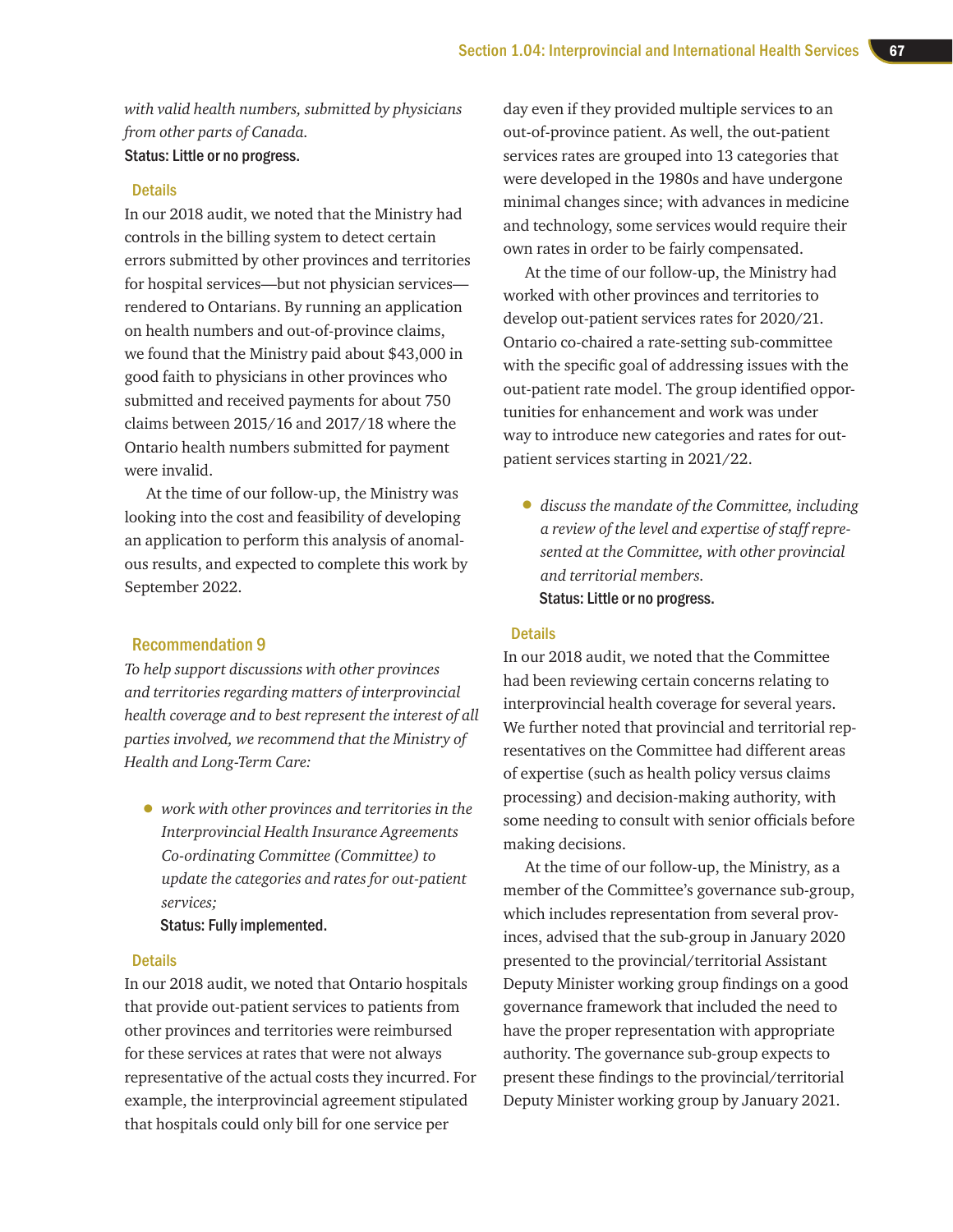## Claims Not Efficiently Administered

#### Recommendation 10

*To improve the efficiency of claims processing, we recommend that the Ministry of Health and Long-Term Care:* 

• *develop a mechanism to allow patients and other provinces and territories to submit claims electronically;* 

Status: Fully implemented for provinces and territories; little or no progress for patients.

#### **Details**

In our 2018 audit, we noted that most out-of-country and out-of-province claims were submitted to the Ministry in paper format. In contrast, the private health insurance industry accepts electronic submission of certain claims. The Ministry informed us that, by fall 2018, it expected to allow six of the 30 insurance companies with which it contracts to submit electronic out-of-country traveller claims.

At the time of our follow-up, the Ministry had ended the Out-of-Country Travellers Program, which generated the most paper-based submissions. The Ministry estimated that the volume of claims it receives has decreased by about 80%. Therefore, the Ministry did not consider the recommendation feasible for the limited volume of claims now received directly from patients and insurance companies under the remaining programs. With respect to other provinces and territories, while they can all submit claims electronically, only some jurisdictions currently use this method.

On September 23, 2020, the Ontario Divisional Court ruled that the Ontario government does not have the authority to enact a regulation under the *Health Insurance Act* to end the Out-of-Country Travellers Program. The Ontario government was reviewing the court decision and considering next steps at the time we completed our work.

• *arrange with all provinces and territories to allow electronic funds transfers of reciprocal provincial billings.*  Status: In the process of being implemented by March 2021.

#### **Details**

In our 2018 audit, we noted that provinces do not always reciprocally bill each other electronically, and only Newfoundland and Labrador allowed electronic funds transfers.

At the time of our follow-up, the Ministry indicated that, as of February 2020, more provinces and territories use electronic funds transfers to remit and receive payments, both for hospital services and medical services. For example, Ontario can now remit payments for hospital services electronically to Alberta, Manitoba, New Brunswick, Newfoundland and Labrador, Northwest Territories, Nunavut, Prince Edward Island, Quebec and Saskatchewan. Some provinces and territories, such as British Columbia and Nova Scotia, had indicated that they could not accept reciprocal payment via electronic funds transfers.

The Ministry indicated that the Ontario Financing Authority was exploring emerging payment methods that could better address automation and efficiency of business processes, as electronic funds transfers have limitations, such as requiring manual accounting and reconciliation processes. The Ministry indicated it was waiting for this work to be completed before making further arrangements with the remaining provinces and territories. According to the Ministry, further progress on implementing this recommendation is dependent primarily upon the development and implementation of alternatives by the Ontario Financing Authority, Ministry partners and the applicable central agencies of government such as Treasury Board Secretariat and the Ministry of Finance. The Ministry therefore could not provide an estimated implementation target date. Our Office will follow up in 2021.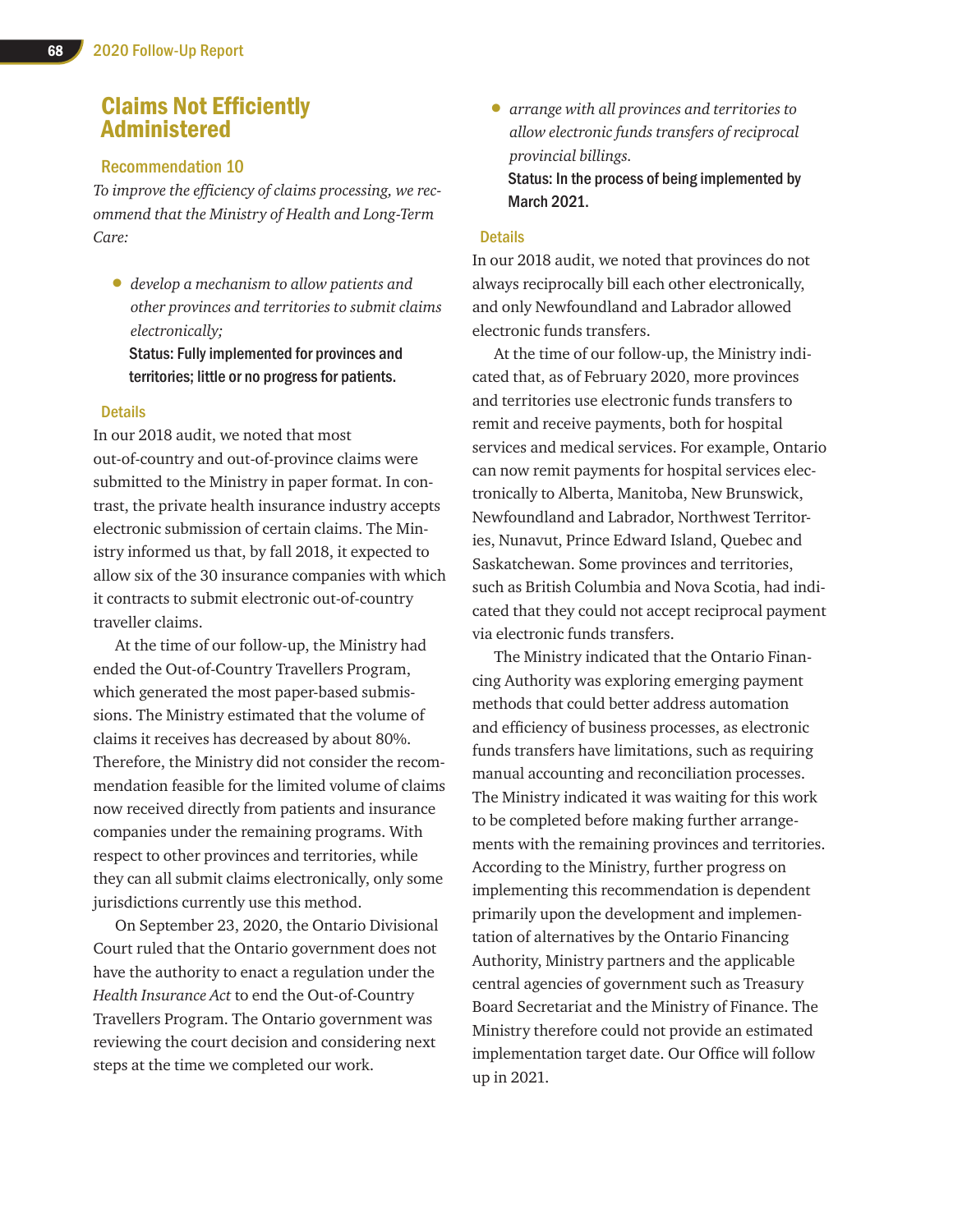#### Recommendation 11

*To further improve the processing of claims in the out-of-country travellers, out-of-province and prior approval programs, we recommend that the Ministry of Health and Long-Term Care:* 

• *monitor that all staff follow the standard checklist for its quality assurance review initiative;* Status: Fully implemented.

#### **Details**

In our 2018 audit, we noted that Ministry staff acting as reviewers in the quality assurance review initiative did not consistently follow a formal checklist when reviewing a file. Doing so would have promoted consistency and completeness of the review.

At the time of our follow-up, the Ministry informed us that team leads for the out-of-country and out-of-province programs periodically review files to ensure staff follow standard checklists. These reviews were suspended due to the COVID-19 pandemic because staff were working virtually and collecting paper claims for review was not logistically feasible.

• *extend the initiative to all out-of-country and out-of-province programs;*  Status: Fully implemented.

#### Details

In our 2018 audit, we noted that Ministry reviewers of the quality assurance review initiative only assessed claims under the Out-of-Country Travellers Program. The Ministry had not established timelines for this work to be expanded to the out-of-province program.

At the time of our follow-up, the Ministry had developed, in September 2019, guidelines for staff reviewing out-of-province claims, and expanded the quality assurance program to out-of-province paper claims in December 2019.

• *analyze the results of its reviews to identify opportunities to minimize the occurrence of similar identified errors in the future.* Status: Fully implemented.

#### **Details**

In our 2018 audit, we noted that Ministry staff acting as reviewers did not fully assess staff errors identified through the quality assurance review initiative for trends or underlying causes, missing an opportunity to identify ways to reduce the chance that the same errors will occur in the future.

At the time of our follow-up, the Ministry informed us that, for training purposes, it was bringing identified processing deficiencies to its regular staff meetings—conducted by teleconference and internal emails by team leads and managers due to the COVID-19 pandemic.

### Lack of Data and Reporting Capabilities Limit Ministry Analysis of Program Performance

#### Recommendation 12

*To improve its oversight of the out-of-country and out-of-province programs, we recommend that the Ministry of Health and Long-Term Care:* 

• *develop performance measures and explore an approach to enhance its information systems to collect, monitor and analyze data to evaluate the programs;*

Status: In the process of being implemented by January 2021.

#### **Details**

In our 2018 audit, we noted that the Ministry could not produce data on processing time or the time needed to pay processed claims or easily identify areas of concerns within the out-of-province program. For example, the Ministry could not easily identify cases where Ontarians were billed for amounts that exceeded reimbursable amounts, the types of claims that were consistently rejected, or the types of services that Ontarians were frequently receiving in other provinces (to determine why they were leaving the province to obtain these services).

At the time of our follow-up, the Ministry had identified data and data sources for its various programs that it intends to collect either each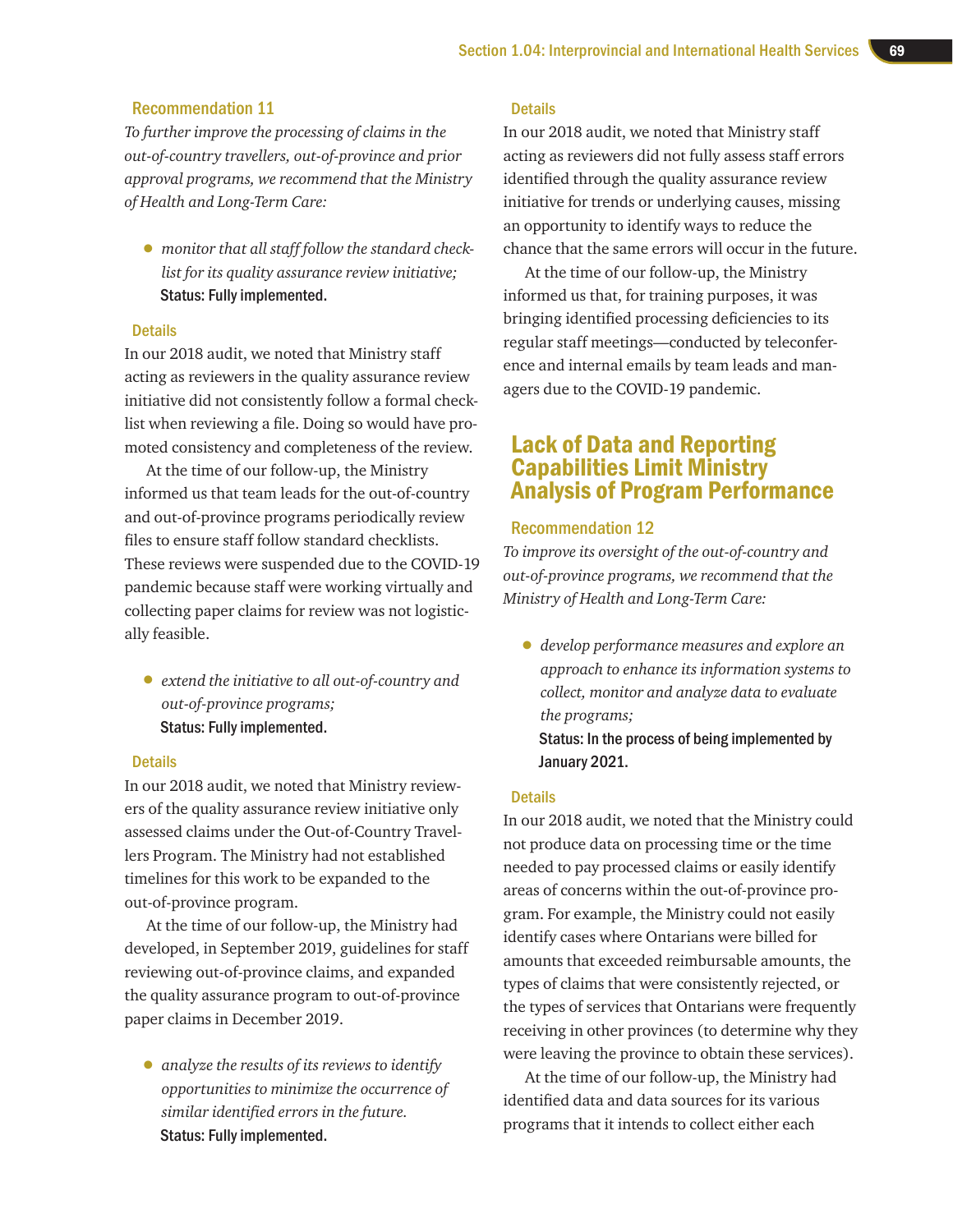quarter or each year. Examples include the top 10 out-of-province hospitals, by amount paid, at which Ontario residents received services, and the top 10 physicians in Ontario providing services to patients from outside of Ontario. The Ministry was in the process of collecting this data for monitoring purposes by January 2021.

• *report publicly on the results.* Status: Little or no progress.

#### **Details**

In our 2018 audit, we noted that the Ministry did not publicly report on its actual processing times.

At the time of our follow-up, the Ministry was working to develop options on how findings from its quarterly or annual reporting can be reported publicly.

## International Patients' Use of the Ontario Hospital System

#### Recommendation 13

*To help ensure Ontario hospitals meet the 2014 Minister's requirement that they do not use public dollars to provide pre-arranged care for international patients, put any revenue generated from treating international patients into hospital services that benefit Ontarians, and do not displace any Ontarian in favour of international patients, we recommend that the Ministry of Health and Long-Term Care, working with Local Health Integration Networks where appropriate:* 

• *re-examine the draft framework to define principles, guidelines and reporting expectations for hospitals that provide pre-arranged health services to international patients;* Status: Fully implemented.

#### **Details**

In our 2018 audit, we noted that the Ministry drafted—but never finalized—a framework to support Ontario hospitals' compliance with the principles contained in a Minister statement made in 2014 that hospitals were not to market to, solicit or treat international patients.

At the time of our follow-up, the Ministry had completed a jurisdictional scan in February 2019 related to the provision of hospital services to international patients in other jurisdictions, including the tracking of and cost recovery associated with providing these services. It had also undertaken additional research and analysis to develop potential options for a framework that would apply to uninsured patients in Ontario, such as international students and foreign workers. This analysis included implementation recommendations such as reporting, monitoring and compliance.

Following internal discussions in March 2020, the Ministry, having re-examined the draft framework, decided not to move forward with a provincial framework for international and uninsured patients. It acknowledged that hospitals will continue to provide services to international patients for charitable and humanitarian care, as well as care provided to vacationers, students, workers, landed immigrants and refugees, and that the Ministry will continue to obtain limited information regarding these services.

• *develop mechanisms to monitor hospitals' compliance with the Minister's requirement around pre-planned health services for international patients;*

Status: Will not be implemented. The Office of the Auditor General continues to support the implementation of this recommendation.

#### **Details**

In our 2018 audit, we noted that the Ministry did not collect current information or analyze data to ensure that hospitals were in fact adhering to the Minister's requirements on international patient programs. Similarly, five Local Health Integration Networks (LHINs) that we spoke to also did not confirm whether hospitals in their regions had complied with these requirements. LHINs have a responsibility to monitor hospitals and other health-care organizations that they fund.